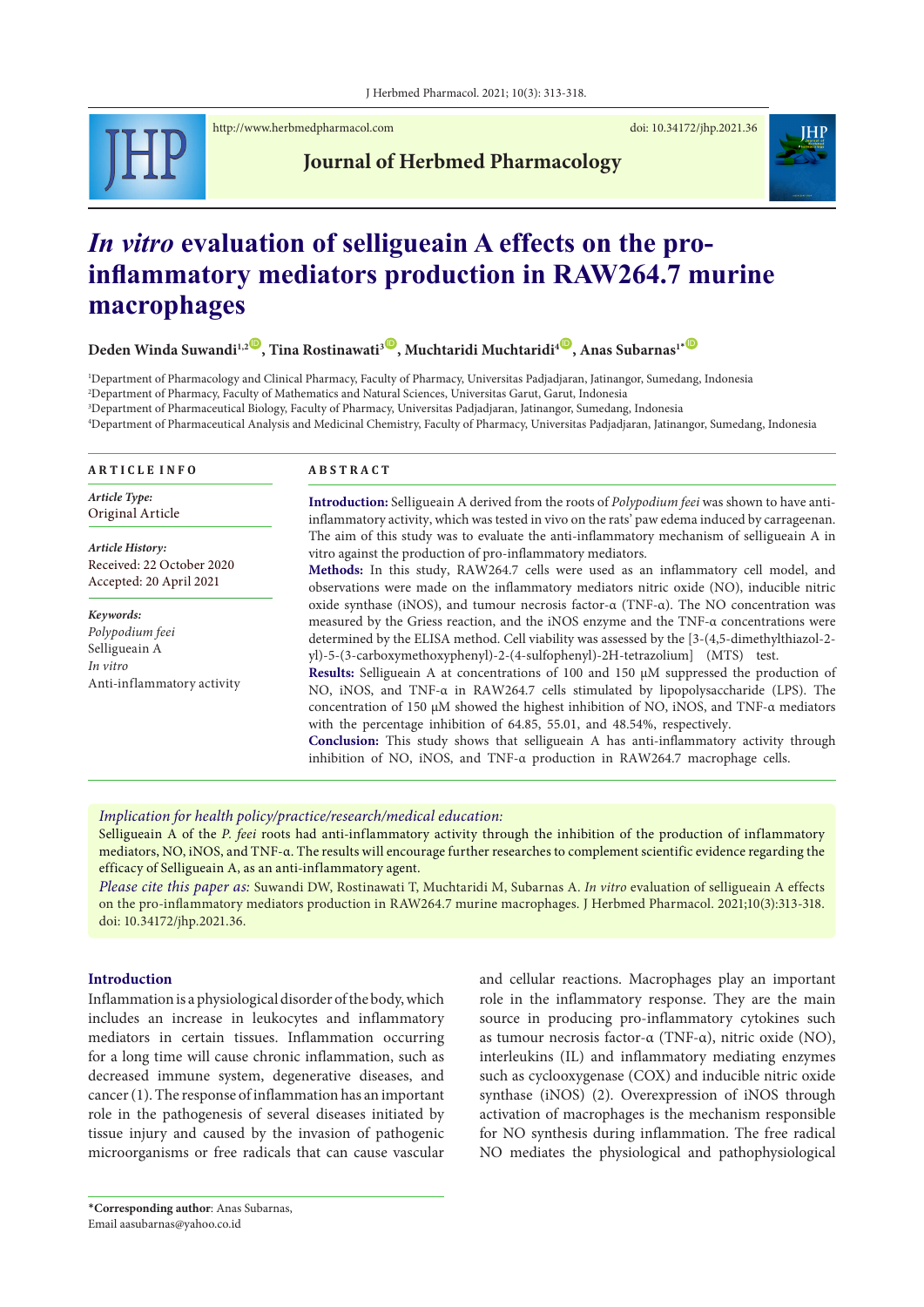#### Suwandi et al

processes of inflammation. TNF-α is a cytokine that signals an inflammatory response. Inhibition of inflammation is an important target to prevent the occurrence of diseases in the body, especially diseases mediated by inflammation such as cancer, diabetes mellitus, neurological disease, autoimmune disease, and arthritis (1). One of the most common inflammatory diseases in the world is arthritis, which is characterised by pain, swelling and stiffness in the joints (3).

*Polypodium feei* METT., (synonym: *Selliguea feei*) is a plant of the genus of *Polypodium* in the *Polypodiaceae* family. This genus is widely spread throughout the world, with the highest species diversity in the tropics. *P. feei* is a fern plant that grows in forests, in open areas, among rocks, mostly at 900-3150 m altitude. In the Java islands, it grows especially on volcanoes, near craters, because it is resistant to volcanic fumes, and occurs in abundance around the crater of the Tangkuban Perahu mountain in West Java of Indonesia (4).

In traditional medicine, the roots or rhizomes of *P. feei* are commonly used to facilitate urination, treat rheumatism, lower blood pressure, or exert an aphrodisiac effect. Baek et al reported a trimeric proanthocyanidin constituent of the *P. feei* roots, named selligueain A, which was rated highly sweet by a taste panel and not toxic for mice in the preliminary acute toxicity test. In our previous study, selligueain A showed analgesic and anti-inflammatory activities in mice and rats. Also, its proanthocyanidin fraction inhibited COX activity (4). The molecular docking proved that proanthocyanidin afzelechin (a monomer of selligueain A) could interact with Met522 of *Cox-1* and *2* by the hydrogen binding (5)*.*

The aim of this study was to evaluate anti-inflammatory mechanism of action of selligueain A isolated from the *P. feei* roots against the RAW264.7 cells stimulated by lipopolysaccharide (LPS). The macrophage RAW264.7 cells of LPS-stimulated mice were used as an inflammatory cell model.

# **Materials and Methods**

# **Materials**

Selligueain A was isolated from the *P. feei* roots. Aquabidest, Dulbecco's modified Eagle's medium/DMEM (Biowest®), 10% fetal bovine serum/FBS (Biowest®), 1% antibiotic and antimycotic/ABAM (Biowest®), sel RAW 264.7 (ATCC®TIB-71), mouse TNF-α ELISA kit (ElabScience®), mouse NOS2/iNOS ELISA Kit (ElabScience®), Kit NO assay (ElabScience®), micropipette (Finnpipette<sup>™</sup> F2), spectrofotometer (GO Thermo Scientific®), vortex (Wisemix®), Tips Blue, yellow, white (Neptune Scientific®), and microtube 1.5 mL (SPL) were used in this study.

# Extraction and isolation of selligueain A

The dried powders of the *P. feei* roots (4.5 kg) were extracted with methanol by a maceration method at room temperature. The extraction was carried out three times and each time of extraction was for 24 hours. The methanol extract was concentrated by evaporation of the solvent under lower pressure at the temperature of 50°C to get a concentrated extract (1232.7 g). The extract was fractionated by partitioning method using the *n*-hexane-water (3:1) and ethyl acetate-water (3:1) mixture successively to give the fractions of *n*-hexane, ethyl acetate, and water (60.12, 513.75, and 298.6 g, respectively). Based on our previous work (4), the targeted selligueain A compound was contained in the ethyl acetate fraction, so isolation work was conducted on the ethyl acetate fraction. The ethyl acetate fraction was column chromatographed using the mixture of *n*-hexane, ethyl acetate, and methanol as a mobile phase and silica gel 60 as a stationary phase to give 10 fractions. The fraction 6 that was predicted to contain selligueain A was further subjected to column chromatography using the mixture of chloroform-methanol (10:0, 9:1, 8:2, 7:3, and 6:4) as eluent to obtain the selligueain A. The spectroscopic spectral data (UV, IR, MS, and NMR) of the isolated compound were analysed to identify the compound which was confirmed by comparison of its data with those reported in the literature (6).

#### Cell culture

RAW264.7 cells of a murine macrophage were cultured in DMEM supplemented in 10% FBS, 100 U/mL penicillin, and 100 g/mL streptomycin. Cells were grown to a confluence of 80%–90% and applied to no more than 20 cell passages, afterward the cells were acclimatised for 12 hours before any use (7).

#### Measurement of RAW264.7 cell viability

Cell viability was determined by MTS assay. About 80%– 90% of confluent cells were discarded and washed with PBS 1x. PBS for rinsing was removed and added 1 mL of Trypsin-EDTA 0.25%. The mixture was incubated at 37°C for 3 minutes, so that the cells were detached from the bottom of the flask. Checking was done using an inverted microscope to ensure that the cells have been completely detached from the bottom of the flask. Two mL of complete growth medium was added to stop the trypsinization process. The cells were put into a 15 mL centrifuge tube and centrifuged at 1600 rpm for 5 minutes. The supernatant was removed, and the pellet was resuspended with 1 mL growth medium. Cell resuspension was calculated using haemocytometer. After knowing the number of cells at 1 mL of previous cell resuspension,  $5 \times 10^3$  cells/well cells were planted on a 96 well plate. The cells were incubated at 37°C, 5%  $CO_2$  to 80%–90% confluent cells. If it was confluent, the samples at various doses (200, 150, 100, 50, 25, 12.5, and 6.25 µM) were given and then incubated at 37°C, 5%  $\rm CO_2$  for 24 hours. After a 24 hours treatment, 20 μL MTS was added, and incubated for 3 hours at 37°C, 5%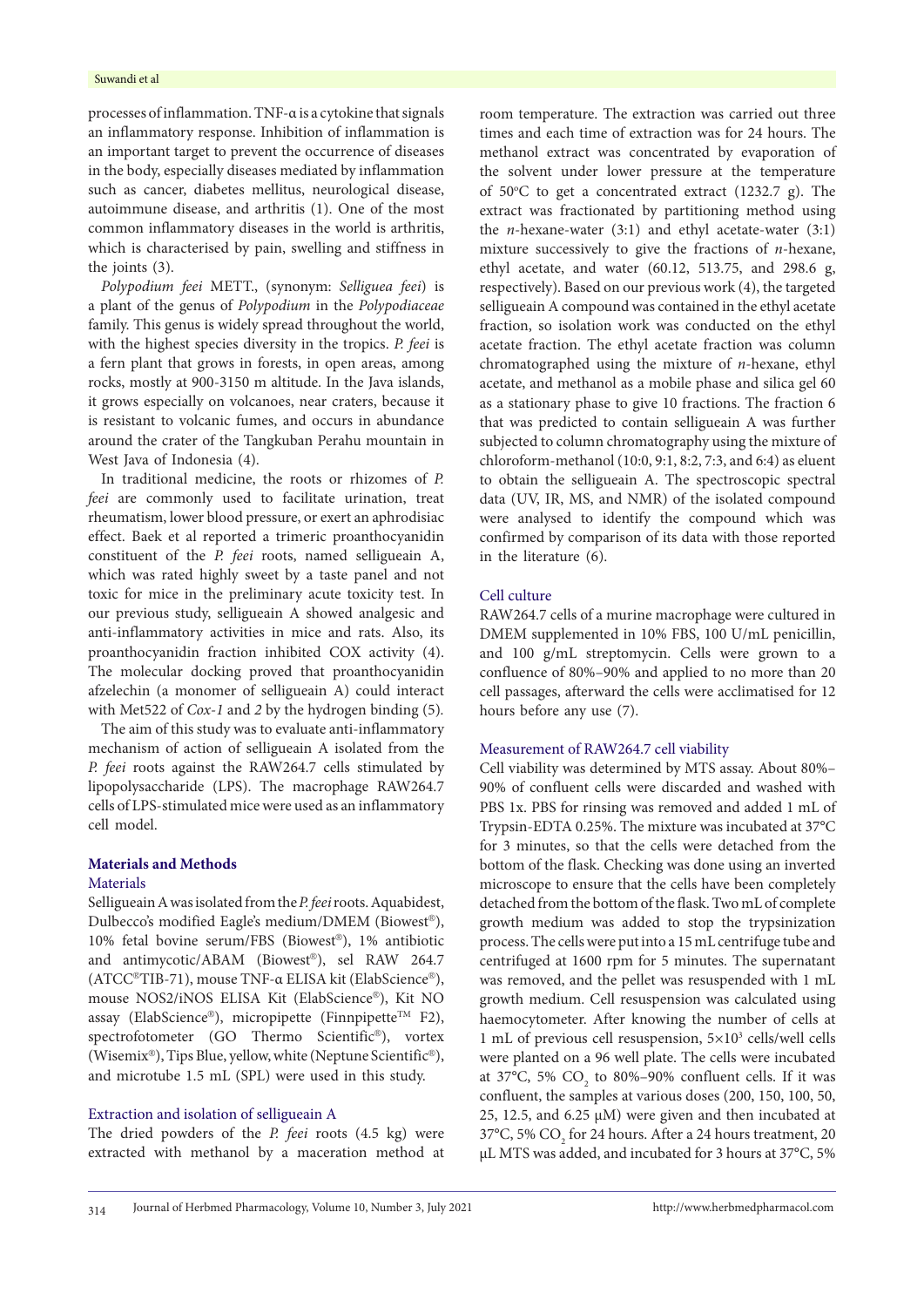$\mathrm{CO}_2$ . The absorbance was recorded at a wavelength of 490 nm, and optical densities were determined at 490 nm by means of a microplate reader (8).

# Measurement of NO

The RAW264.7 cells were seeded in 96-well plates (2  $\times$  10<sup>5</sup> cells/mL) and incubated at 37 $\mathrm{^{\circ}C}$  in a humidified atmosphere with 5%  $CO<sub>2</sub>$ . Twelve hours after treatment, the cells were treated with various concentrations of selligueain A (10, 100, and 150  $\mu$ M) for 1 hours and afterward LPS (1 µg/mL) was added for 24 hours. Before heading to the NO test reaction, pre-treatment was carried out. In the standard and sample tubes, various concentrations of Sodium Nitrite Standard were added (To 150 µL was added 200 µL reagent 1 and 100 µL reagent 2). All reagents were mixed and incubated for 15 minutes at room temperature, then centrifuged (3100 g, 10 minutes). A total of 160 μL supernatant was inserted in 96 wellplates and added 80 μL chromogenic reagent. All reagents in the well were shaken for 2 minutes and incubated for 15 minutes at room temperature. The NO test results were read at OD 550 nm (9).

#### Determination of TNF-α by ELISA

TNF-α level in each sample was determined using a commercially available ELISA kit, and assays were conducted in accordance with the manufacturer's instructions. Briefly, the cells were cultured in 24-well plates ( $5 \times 10^5$  cell/mL) for 12 hours, pre-incubated for 1 hour with various concentrations of selligueain A, and stimulated with LPS (1 µg/mL) for 24 hours. Cell culture supernatants obtained were immediately quantified by means of ELISA kits based on the manufacturer's instructions. The standard solution was placed in each well twice as much as 100 µL, covered with a seal and incubated for 90 minutes at 37° C. Next, the solution was discarded and immediately added with biotinylated detection absolution of 100 µL/well, then covered and incubated for 1 hour at 37° C. The solution was discarded and washed with Wash Buffer, waited in 1-2 minutes then discarded-repeated three times. After cleaning, 100 µL/ well HRP conjugate was added and the plate was covered and incubated for 30 minutes at 37° C. The plate was washed five times. Then, 90 µL/well substrate was added and incubated for 15 minutes at 37° C. If the colour was not changed, the incubation time was added but not until 30 minutes. The 50 µL/well stop solution was added to each well. Optical density (OD) was measured at 450 nm using a spectrophotometer (10).

# Determination of iNOS by ELISA

iNOS level in each sample was measured using a commercially available ELISA kit, and assays were carried out based on the manufacturer's instructions. Briefly, the cells were cultured in 24-well plates for 12 hours,

pre-incubated for 1 hour with various concentrations of selligueain A, then stimulated with LPS  $(1 \mu g/mL)$  for 24 hours. Cell culture supernatants were collected and immediately quantified using ELISA kits in accordance with the manufacturer's instructions. The standard solution was placed in each well twice as much as 100 µL, then covered with a seal, and incubated for 90 minutes at 37° C. Next, the solution was discarded and a Biotinylated Detection Absolution of 100 µL/well was immediately added, covered, and incubated for 1 hour at 37° C. The solution was discarded and washed with Wash Buffer, then waited for 1-2 minutes and discarded-repeated three times. After cleaning, 100 µL/well HRP conjugate was added, and the plate was covered and incubated for 30 minutes at 37° C. The plate was washed five times. Then, 90 µL/well substrate was added and incubated for 15 minutes at 37° C. If the colour was not changed, incubation time was added but not until 30 minutes. The 50 µL/well stop solution was added to each well. OD was measured at 450 nm using a spectrophotometer (11).

#### Statistical analysis

Data were analysed by one-way analysis of variance (ANOVA) and continued by a post hoc least-significant difference test. The data are presented as mean ± standard deviation. A *P* value of less than 0.05 was considered significantly different.

#### **Results**

#### Identification of selligueain A

Selligueain A is a known compound of the *P. feei* roots. The identification of this compound was just conducted by analyzing its spectroscopic spectral data (UV, IR, MS, and NMR) and comparing its data with those reported in the literature (6). Its structure is shown in [Figure](#page-0-0) 1.

# In vitro examination of the anti-inflammatory property of Selligueain A

An examination of selligueain A against the production of pro-inflammatory mediators on RAW 264.7 makrofag cells was initially conducted by determining cell viability, followed by measuring the NO, TNF, and iNOS levels.



**Figure 1.** Structure of selligueain A.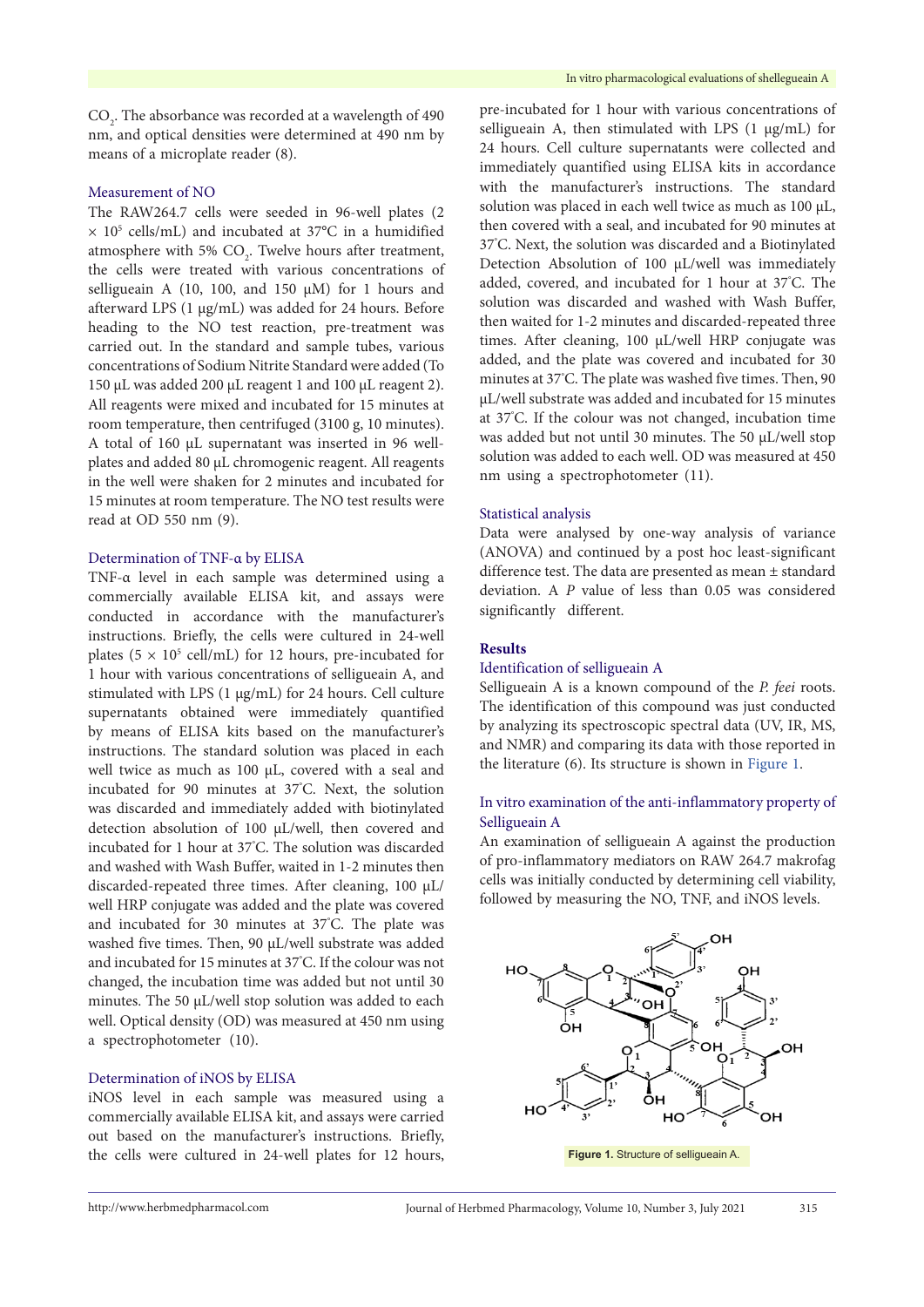#### Suwandi et al

# Measurement of RAW264.7 cell viability

The data of the RAW264.7 cell viability measurement are shown in [Figure](#page-3-0) 2. Selligueain A did not cause cell death at any concentration used (6.25, 12.5, 25, 50, 100, 150, and 200 µM) on RAW264.7 cells.

# Inhibition of NO release from LPS-stimulated RAW264.7 cells

Inhibition of selligueain A against NO release from LPSstimulated RAW264.7 cells is shown in [Figure](#page-3-1) 3. Selligueain A at the concentrations of 100 dan 150 µM decreased NO levels significantly as compared to the control (*P*<0.05). The percentage inhibition of each concentration (10, 100, and 150 µM) showed a concentration-dependent manner (28.43, 57.30, and 64.85%, respectively).

#### Inhibition of iNOS enzyme in RAW264.7 cells

Selligueain A was examined for its inhibition on the synthesis of iNOS enzyme, which is responsible as a provider and synthesizer of NO inflammatory mediators. The iNOS enzyme is a physiological element that can initiate inflammation. Selligueain A at the concentrations of 100 dan 150 µM decreased iNOS levels significantly

<span id="page-3-0"></span>

**Figure 2**. Viability of RAW264.7 cells. SA: Selligueain A. Control: cells without lipopolysaccharide (LPS) and selligueain A. Cont.DMSO 1%: cells with LPS and DMSO 1%. SA 6.25 to 200 µM: cells with LPS and 6.25 to 200 µM concentration of selligueain A.

<span id="page-3-1"></span>

**Figure 3**. The concentration of Nitric oxide (NO) in RAW264.7 cells. SA: Selligueain A. Control: cells without lipopolysaccharide (LPS) and selligueain A. Control -: cells with LPS and DMSO 1%. SA 10: cells with LPS and selliqueain A of 10 µM. SA 100: cells with LPS and selliqueain A of 100 µM. SA 150: cells with LPS and selligueain A of 150 µM. \* Significantly different from the negative control according to ANOVA test (*P* < 0.05).

as compared to the control  $(P<0.05)$  ([Figure](#page-3-2) 4). The percentage inhibition of each concentration (10, 100, and 150 µM) showed a concentration-dependent manner (26.35, 30.89 and 55.01%, respectively).

# Inhibition of TNF production in LPS-stimulated RAW264.7 cells

The inhibition of selligueain A against TNF-α production in LPS-RAW264.7 cells is shown in [Figure](#page-3-3) 5. Among the examined concentrations (10, 100, and 150  $\mu$ M), the concentration of 150 µM decreased TNF-α production significantly as compared to the control (*P*<0.05). The percentage inhibition of each concentration was 11.41, 27.78, and 48.54%.

#### **Discussion**

The evaluation of anti-inflammation of a test compound in vitro could be conducted by examining its inhibitory

<span id="page-3-2"></span>

**Figure 4**. The concentration of nitric oxide synthase (iNOS) in RAW264.7 cells. SA: Selligueain A. Control: cells without lipopolysaccharide (LPS) and selligueain A. Control -: cells with LPS and DMSO 1%. SA 10: cells with LPS and selligueain A of 10 µM. SA 100: cells with LPS and selligueain A of 100 µM. SA 150: cells with LPS and selligueain A of 150 µM. \* Significantly different from the negative control according to ANOVA test (*P* < 0.05).

<span id="page-3-3"></span>

**Figure 5**. The concentration of tumour necrosis factor-α (TNF-α) in RAW264.7 cells. SA: Selligueain A. Control: cells without lipopolysaccharide (LPS) and selligueain A. Control -: cells with LPS and DMSO 1%. SA 10: cells with LPS and selligueain A of 10 µM. SA 100: cells with LPS and selligueain A of 100 µM. SA 150: cells with LPS and selligueain A of 150 µM. \* Significantly different from the negative control according to ANOVA test (*P*<0.05).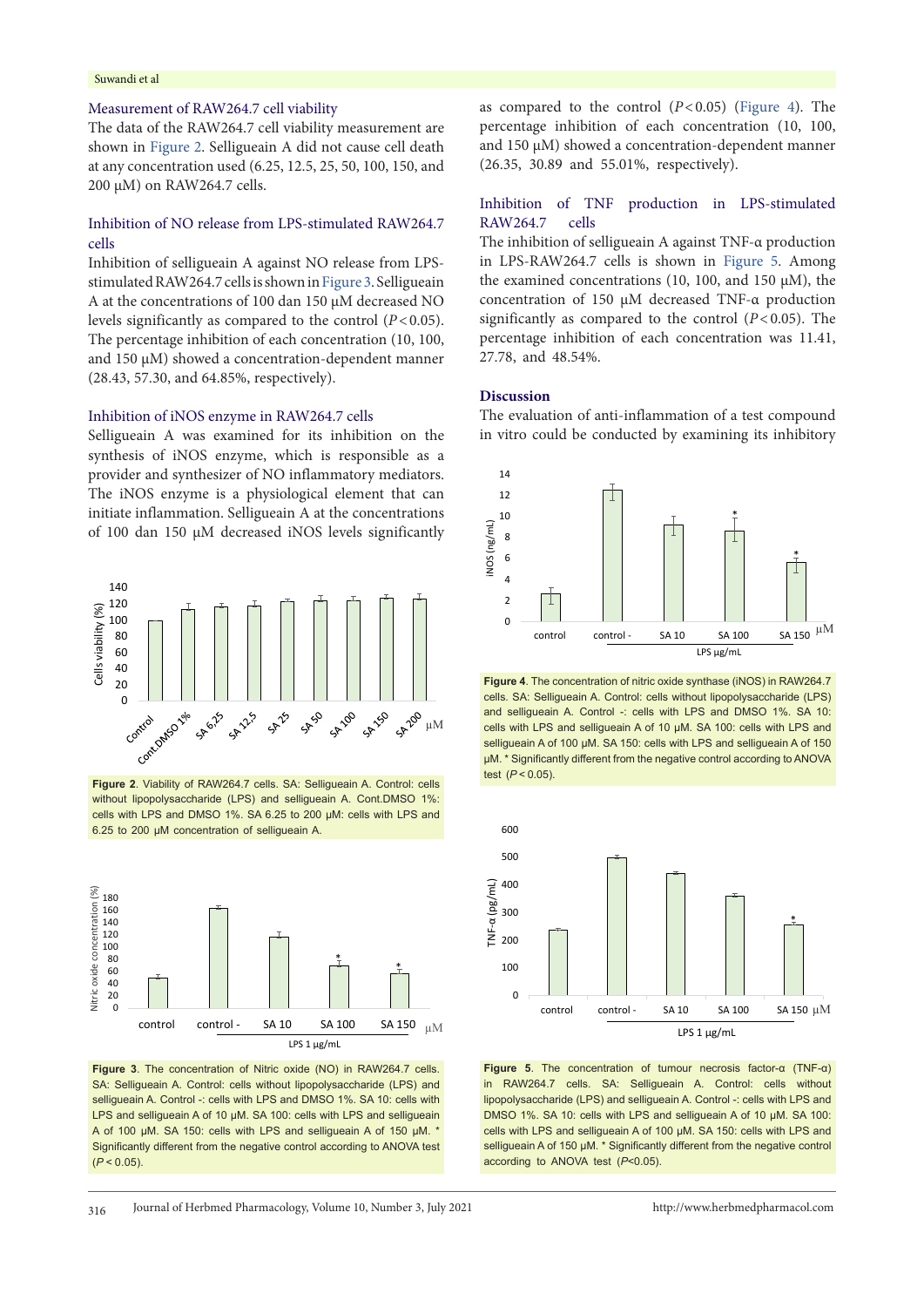activity against the inflammatory mediator production, such as NO, iNOS, and TNF-α on RAW 264.7 cells induced by LPS. The existence of macrophage cells in the inflammatory process is one of the cellular responses that play a role in body defense. Macrophages participate in initiating the inflammatory response during inflammation. The process involves the production of inflammatory mediators such as cytokines TNF-α, interleukins, prostaglandins, NO, and the enzymes such as COX and iNOS. These enzymes are useful in protecting the body from the infection or tissue damage (1,12). These mediators have an important role in the pathogenesis of acute and chronic inflammation (13). The production of cytokines and pro-inflammatory enzymes can be stimulated by LPS, an endotoxin component of gramnegative bacteria (14).

In this study, the selligueain A inhibition against the inflammatory mediator production was firstly examined by the toxicity test on the RAW264.7 cells using an MTS method. The test indicated no cell death caused by selligueain A at any concentration used.

Further testing was conducted on the inhibitory activity of selligueain A against the production of NO, iNOS, and TNF-α in LPS-induced RAW 264.7 cells. Inhibition of the production of these mediators is one of the targets to explore the mechanisms of action of anti-inflammatory drugs. Selligueain A at the concentrations of 100 and 150 µM inhibited NO production (indicated by the decrease in NO levels) was significantly different when compared to the control group. The inflammatory mediator NO is derived from the amino acid L-arginine by the iNOS enzyme. Drugs that can inhibit NO production can treat acute and chronic inflammatory symptoms (15,16).

In line with the inhibitory activity on NO production, the iNOS enzyme inhibition test was also carried out. Selligueain A at the concentrations of 100 and 150  $\mu$ M reduced levels of iNOS enzyme protein, which was different from the control group. The RAW 264.7 cells, when induced by LPS, produced the iNOS enzyme to synthesize the inflammatory mediator NO.

Subsequent tests carried out on TNF-α showed that selligueain A at the concentration of 150 µM could significantly reduce the levels of TNF-α cytokines with the percentage inhibition value of 48.54%. TNF-α is a cytokine that can bind to receptors on the surface of target cells that play a role in ongoing inflammation. TNF-α can activate macrophages/monocytes, fibroblasts, mast cells, T cells, and natural killer cells. TNF-α can also trigger fever through stimulation of PGE2 synthesis in vascular endothelial cells and the hypothalamus. The continued presence of TNF-α has been reported to be responsible for a group of chronic inflammatory diseases such as parasite infections, cancer, and rheumatoid arthritis (17).

Overall data indicated that selligueain A was proven to reduce NO, iNOS, and TNF-α levels of RAW264.7

macrophage cells induced by LPS. These findings may be related to the anti-inflammatory mechanism of selligueain A, which was previously reported (4).

#### **Conclusion**

Selligueain A of the *P. feei* roots had anti-inflammatory activity through the inhibition of the production of inflammatory mediators, NO, iNOS, and TNF-α, the highest activity of which was shown by the concentration of 150 µM. These results increase scientific proof of the pharmacological activity of the *P. feei* roots.

#### **Authors' contributions**

DWS made research designs, conducted all research experiments, compiled and processed data and wrote the scripts. TT assisted in conducting in vitro experiments and biomarker analysis. M supervised the extraction and isolation processes. AS directed the development of research designs and organized all stages of the experiment.

# **Conflict of interests**

The authors declare no conflict of interest.

# **Ethical considerations**

The experimental protocols were approved by the Research Ethics Committee of Faculty of Medicine, Universitas Padjadjaran, Indonesia, with the ethical clearance number of 325/UNG.KEP/EC/2019.

### **Funding/Support**

Source of funding was the Ministry of Research and Technology and Higher Education, Jakarta, Indonesia. (Grant number: 1827/UN6.3.1/LT/2020).

#### **References**

- 1. Park SB, Park GH, Um Y, Kim HN, Song HM, Kim N, et al. Wood-cultivated ginseng exerts anti-inflammatory effect in LPS-stimulated RAW264.7 cells. Int J Biol Macromol. 2018;116:327-34. doi: 10.1016/j.ijbiomac.2018.05.039.
- 2. Damte D, Reza MA, Lee SJ, Jo WS, Park SC. Antiinflammatory activity of dichloromethane extract of *Auricularia auricula-judae* in RAW264.7 cells. Toxicol Res. 2011;27(1):11-4. doi: 10.5487/tr.2011.27.1.011.
- 3. Afrin SR, Islam MR, Proma NM, Shorna MK, Akbar S, Hossain MK. Quantitative screening of phytochemicals and pharmacological attributions of the leaves and stem barks of *Macropanax dispermus* (Araliaceae) in treating the inflammation and arthritis. J Herbmed Pharmacol. 2021;10(1):75-83. doi: 10.34172/jhp.2021.07.
- 4. Subarnas A, Wagner H. Analgesic and anti-inflammatory activity of the proanthocyanidin shellegueain A from *Polypodium feei* METT. Phytomedicine. 2000;7(5):401-5. doi: 10.1016/s0944-7113(00)80061-6.
- 5. Hasanah AN, Levita J, Natapoera ED, Subarnas A. Analyzing the interaction of shellegueain A: a bioactive compound of Pakis tangkur (*Selliguea feei* or *Polypodium*